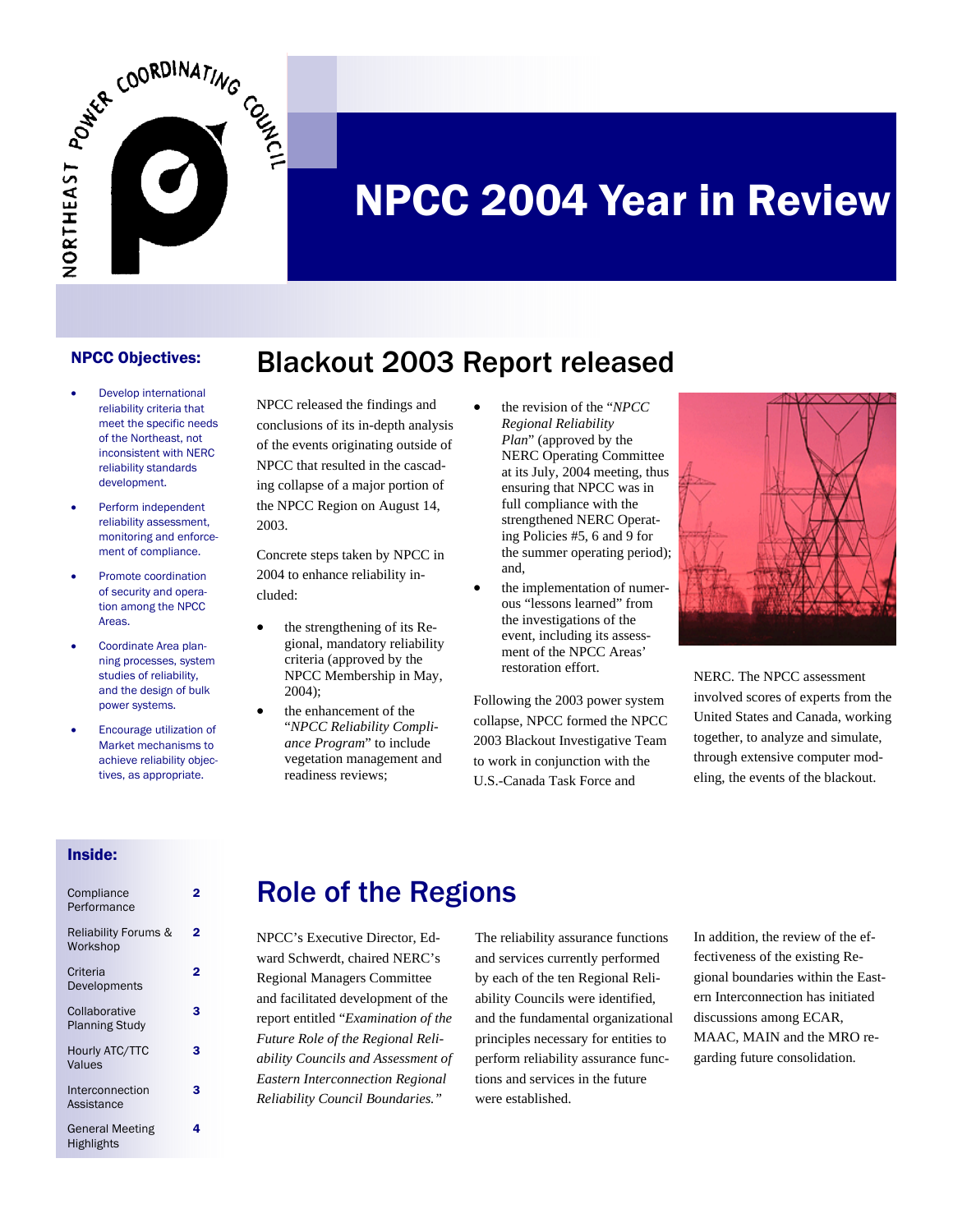

### NPCC Continues Improved Compliance Performance

NPCC's Compliance Assessment Summary Report (submitted to NERC in 2004) showed continued improvement on the overall compliance performance and processes within NPCC.

In addition, NPCC completed assessments of the implementation of system restoration critical facilities testing requirements and the NERC urgent action cyber security standard.

Quarterly NPCC compliance assessment and vegetation related outages reports were provided to NERC indicating 100% compliance through the third quarter of 2004 on all measures.

The NPCC Reliability Compliance and Enforcement Program Criteria Document was revised to incorporate enhancements to the compliance templates, processes, and sanction table.

## NPCC Hosts Reliability Forums and Infrastructure Security Workshop



NPCC initiated and hosted Pre-Seasonal Reliability Forums to promote the exchange of internal analyses performed by the MAAC, ECAR and NPCC Regions and provide a clearer picture of the expected seasonal conditions.

The Pre-Seasonal Reliability Forums, were held in New York on May 26 and in Philadelphia on December 9-10.

A workshop on Bulk Power Infrastructure Security Technology was also held October 26-27 in Boston.

These events strengthened the institutional framework for reliability management in North America by highlighting the increasing need for NPCC coordination to the west and enhanced operational readiness.

*Dr. Ken Friedman U.S. Department of Energy*



## NPCC Criteria Developments in 2004

Lessons learned from the Blackout 2003 analyses were incorporated into the following NPCC criteria documents in 2004:

- *Basic Criteria for Design and Operation of Interconnected Power Systems;*
- *NPCC Reliability Compliance and Enforcement Program (RCEP);*
- *Guideline for the Implementation of the RCEP;*
- *Emergency Operation Criteria;*
- *Maintenance Criteria for Bulk Power System Protection;*
- *Guide for Analysis and Reporting of Protection System Misoperations;*
- *Guide for Maintenance Microprocessor-based Protection Relays Security;*
- *Guidelines for Protection System Intelligent Electronic Devices.*

In addition, NPCC's CP-9 Working Group coordinated NPCC's Membership concerns and built Regional consensus during NERC's Reliability Standards development.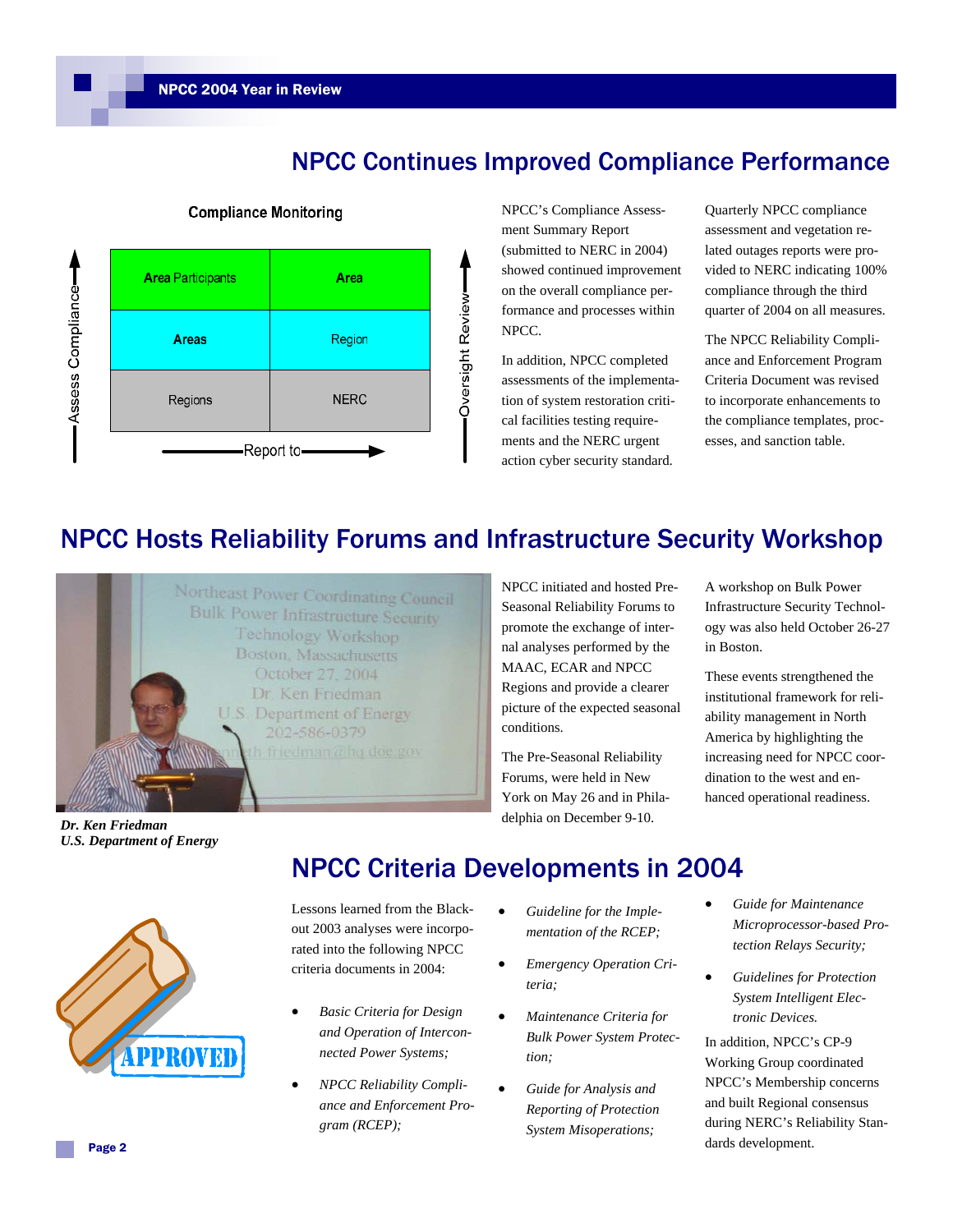#### Phase II Collaborative Planning Initiative Study Completed

The Northeast Power Coordinating Council CP-10 Working Group completed a study to identify potential inter-Area reliability impacts of projected changes in system facilities associated with each Area's respective transmission plans.

This is a report on the second phase of the CP-10 Collaborative Planning Initiative study effort. Phase II prioritized the potential inter-Area transmission bottlenecks, (identified in Phase I) based upon the difference in energy delivered between the constrained and unconstrained transmission system.

The analysis utilized General Electric's MAPS/MWFLOW program to simulate the hourly dispatch of generation to meet load and operating reserve requirements.

GE's MAPS program models the security constrained dispatch

logic utilized to minimize production cost while recognizing the transmission constraints of the system.

The results of the study suggest that the most significant areas of concern within the Northeast Regions are in the vicinity of New York City and Long Island.



#### Hourly NPCC Area ATC/TTC values available

NPCC web-based coordination of ATC/TTC values was enhanced to accommodate hourly updates of the posted data and was expanded to include MISO and PJM information prior to the Summer 2004 operating period.

The website addresses seams issues and provides the marketplace with a single repository

that shows hourly ATC and TTC values in both directions from both Area-Region perspectives, clearly denoting differences if they exist and displaying the "minimum."

See: http://www.nerro.org/flash/ npcc.asp



## NPCC Interconnection Assistance reviewed

NPCC's Reliability Coordinating Committee unanimously approved the CP-8 Working Group's "*Review of Interconnection Assistance Reliability Benefits*" and accepted the recommendation to update the report in 2006.

The report concluded that the interconnection assistance values reported by NPCC Areas in their recent resource adequacy assessments appear reasonable and do not overstate interconnection benefits.

A technical paper based on the analysis, entitled "*Assessment of NPCC Area Interconnection Reliability Benefits*" co-authored

by NPCC and GE Energy won the "Best Paper" award at the HICSS-38 Conference.

Nine of approximately 600 submitted papers were so honored, based on an independent review process.